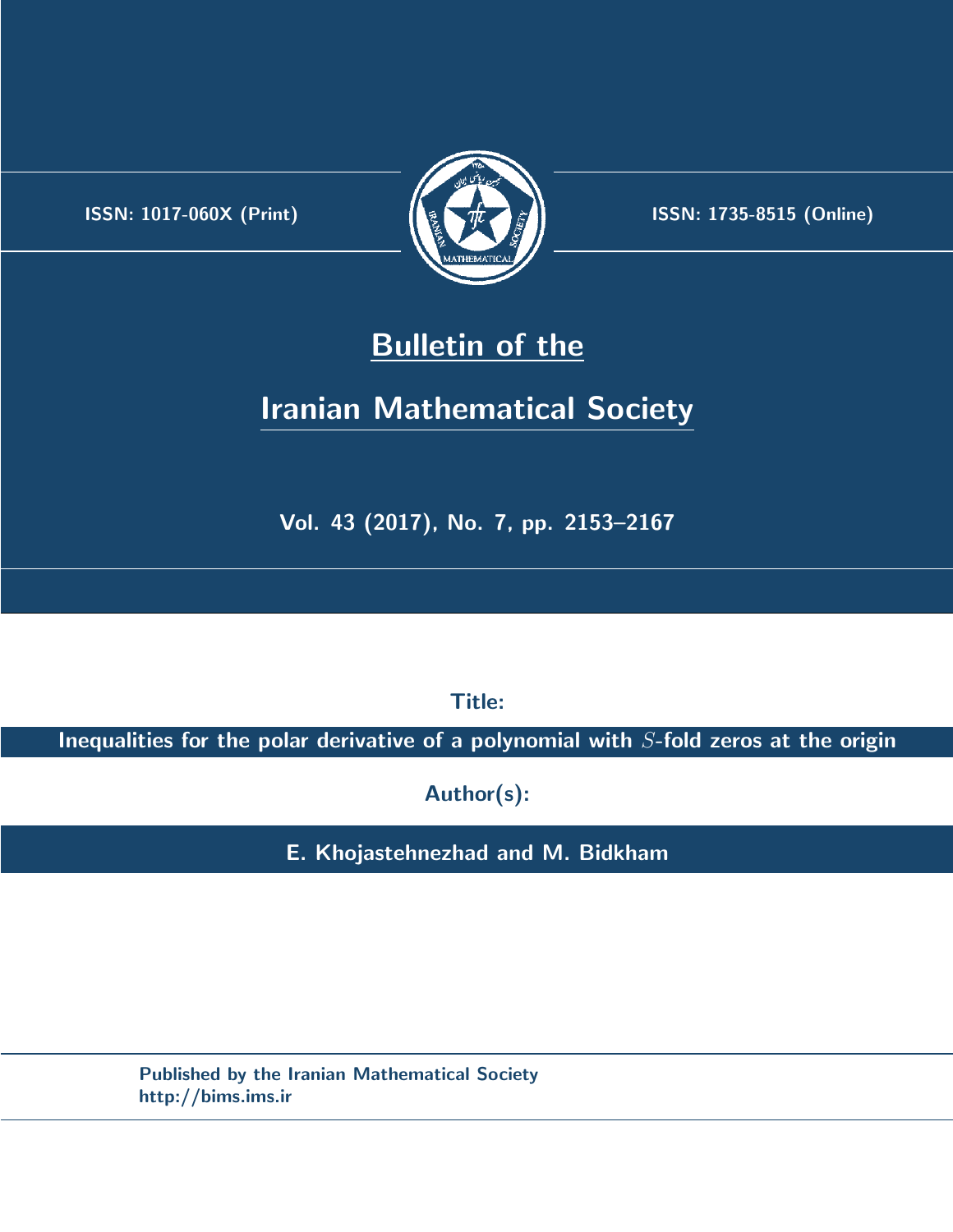Bull. Iranian Math. Soc. Vol. 43 (2017), No. 7, pp. 2153–2167 Online ISSN: 1735-8515

## **INEQUALITIES FOR THE POLAR DERIVATIVE OF A POLYNOMIAL WITH** *S***-FOLD ZEROS AT THE ORIGIN**

E. KHOJASTEHNEZHAD AND M. BIDKHAM*∗*

(Communicated by Ali Abkar)

ABSTRACT. Let  $p(z)$  be a polynomial of degree *n* and for a complex number  $\alpha$ , let  $D_{\alpha}p(z) = np(z) + (\alpha - z)p'(z)$  denote the polar derivative of the polynomial  $p(z)$  with respect to  $\alpha$ . Dewan et al proved that if  $p(z)$ has all its zeros in  $|z| \leq k$ ,  $(k \leq 1)$ , with *s*-fold zeros at the origin then for every  $\alpha \in \mathbb{C}$  with  $|\alpha| \geq k$ ,

$$
\max_{|z|=1} |D_{\alpha}p(z)| \ge \frac{(n+sk)(|\alpha|-k)}{1+k} \max_{|z|=1} |p(z)|.
$$

In this paper, we obtain a refinement of the above inequality. Also as an application of our result, we extend some inequalities for polar derivative of a polynomial of degree *n* which does not vanish in  $|z| < k$ , where  $k \geq 1$ , except *s*-fold zeros at the origin.

**Keywords:** Polynomial, inequality, maximum modulus, polar derivative, restricted zeros.

**MSC(2010):** Primary: 30A10; Secondary: 30C10, 30D15.

### 1. **Introduction and statement of results**

According to a well known result as Bernstein's inequality on the derivative of a polynomial  $p(z)$  of degree *n*, we have

<span id="page-1-0"></span>(1.1) 
$$
\max_{|z|=1} |p'(z)| \le n \max_{|z|=1} |p(z)|.
$$

The result is best possible and equality holds for a polynomial having all its zeros at the origin (see  $[4, 16]$  $[4, 16]$  $[4, 16]$  $[4, 16]$ ).

The inequality  $(1.1)$  can be sharpened, by considering the class of polynomials having no zeros in  $|z|$  < 1.

*⃝*c 2017 Iranian Mathematical Society

2153

In fact, P. Erdös conjectured and later Lax [[12](#page-14-1)] proved that if  $p(z) \neq 0$  in

Article electronically published on December 30, 2017.

Received: 18 August 2016, Accepted: 9 January 2017.

*<sup>∗</sup>*Corresponding author.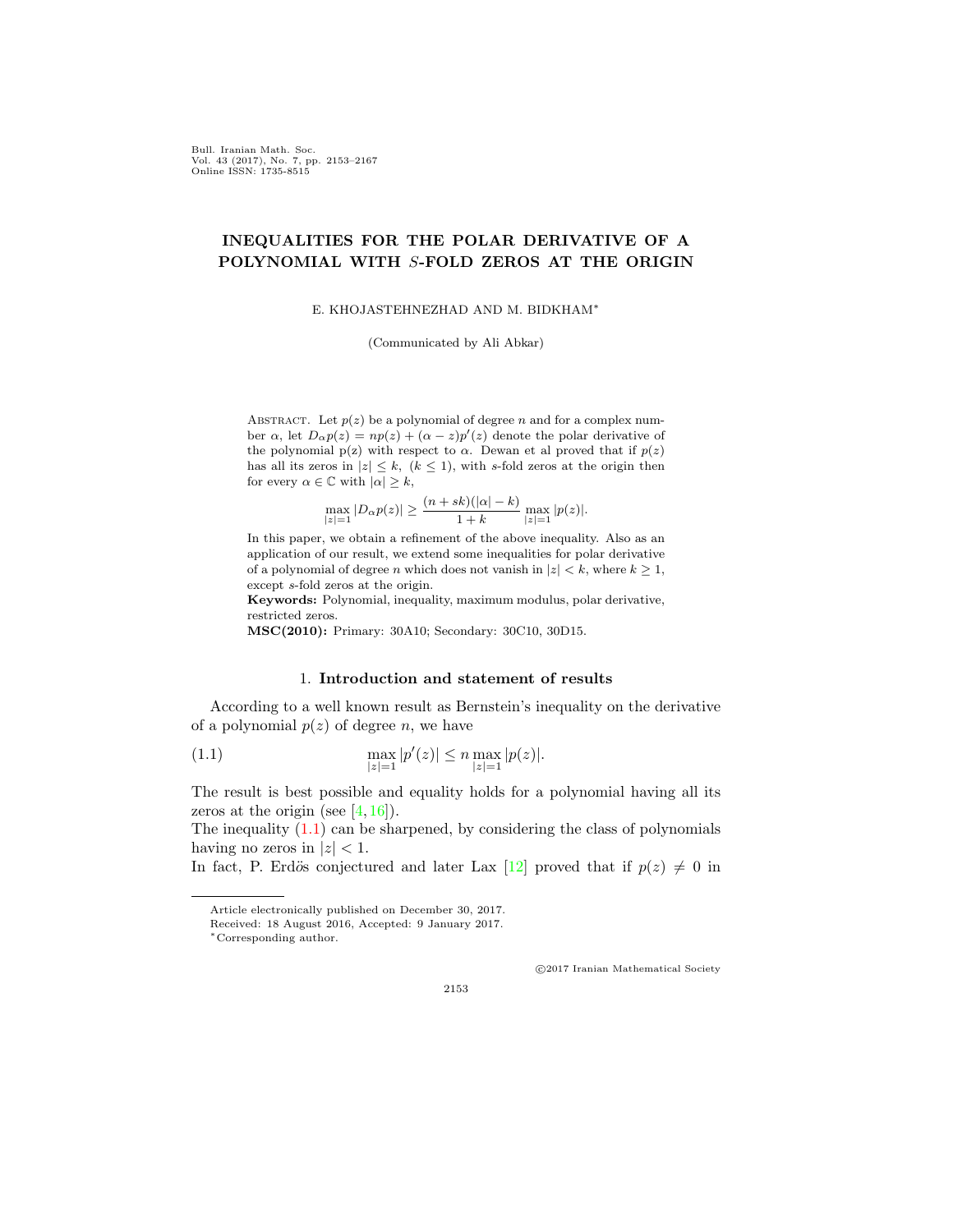$|z|$  < 1, then  $(1.1)$  $(1.1)$  $(1.1)$  can be replaced by

<span id="page-2-2"></span>(1.2) 
$$
\max_{|z|=1} |p'(z)| \leq \frac{n}{2} \max_{|z|=1} |p(z)|.
$$

If  $p(z)$  has all its zeros in  $|z| \leq 1$ , then it was shown by Turan [\[17](#page-15-1)] that

<span id="page-2-0"></span>(1.3) 
$$
\max_{|z|=1} |p'(z)| \geq \frac{n}{2} \max_{|z|=1} |p(z)|.
$$

As an extension of inequality  $(1.3)$  $(1.3)$  $(1.3)$  Malik  $[14]$  $[14]$ , proved that if  $p(z)$  has all its zeros in  $|z| \leq k, k \leq 1$ , then

<span id="page-2-1"></span>(1.4) 
$$
\max_{|z|=1} |p'(z)| \ge \frac{n}{1+k} \max_{|z|=1} |p(z)|.
$$

Aziz and Shah  $[3,$  $[3,$  Theorem 3 generalized  $(1.4)$  $(1.4)$  and proved that if  $p(z)$  has all its zeros in  $|z| \leq k \leq 1$  with *s*-fold zeros at the origin, then

<span id="page-2-4"></span>(1.5) 
$$
\max_{|z|=1} |p'(z)| \ge \frac{n+sk}{1+k} \max_{|z|=1} |p(z)|.
$$

Govil  $[9]$  $[9]$  improved inequality  $(1.4)$  $(1.4)$  $(1.4)$  and proved that if  $p(z)$  is a polynomial of degree *n* having all its zeros in  $|z| \leq k, k \leq 1$ , then

<span id="page-2-5"></span>(1.6) 
$$
\max_{|z|=1} |p'(z)| \ge \frac{n}{1+k} \{ \max_{|z|=1} |p(z)| + \frac{1}{k^{n-1}} \min_{|z|=k} |p(z)| \}.
$$

As an improvement of inequality  $(1.2)$  Dewan and Hans  $[6]$  $[6]$  proved that if  $p(z)$ is a polynomial of degree *n* having no zeros in  $|z| < 1$ , then for any complex number  $\beta$  with  $|\beta| \leq 1$  and  $|z| = 1$ ,

<span id="page-2-3"></span>
$$
|zp'(z) + \frac{n\beta}{2}p(z)| \le \frac{n}{2}\{(|1+\frac{\beta}{2}| + |\frac{\beta}{2}|) \max_{|z|=1} |p(z)| -
$$
  
(1.7) 
$$
(|1+\frac{\beta}{2}| - |\frac{\beta}{2}|) \min_{|z|=1} |p(z)|\}.
$$

Let  $\alpha$  be a complex number. For a polynomial  $p(z)$  of degree *n*,  $D_{\alpha}p(z)$ , the polar derivative of  $p(z)$  is defined as

$$
D_{\alpha}p(z) = np(z) + (\alpha - z)p'(z).
$$

It is easy to see that  $D_{\alpha}p(z)$  is a polynomial of degree at most  $n-1$  (for more information, see [[1,](#page-14-6) [5](#page-14-7), [8\]](#page-14-8)) and that  $D_{\alpha}p(z)$  generalizes the ordinary derivative in the sense that

(1.8) 
$$
\lim_{\alpha \to \infty} \left[ \frac{D_{\alpha} p(z)}{\alpha} \right] = p'(z).
$$

For the polar derivative  $D_{\alpha}p(z)$ , Aziz and Rather [[2\]](#page-14-9) generalized the inequality ([1.4\)](#page-2-1) to the polar derivative of a polynomial. In fact, they proved that if all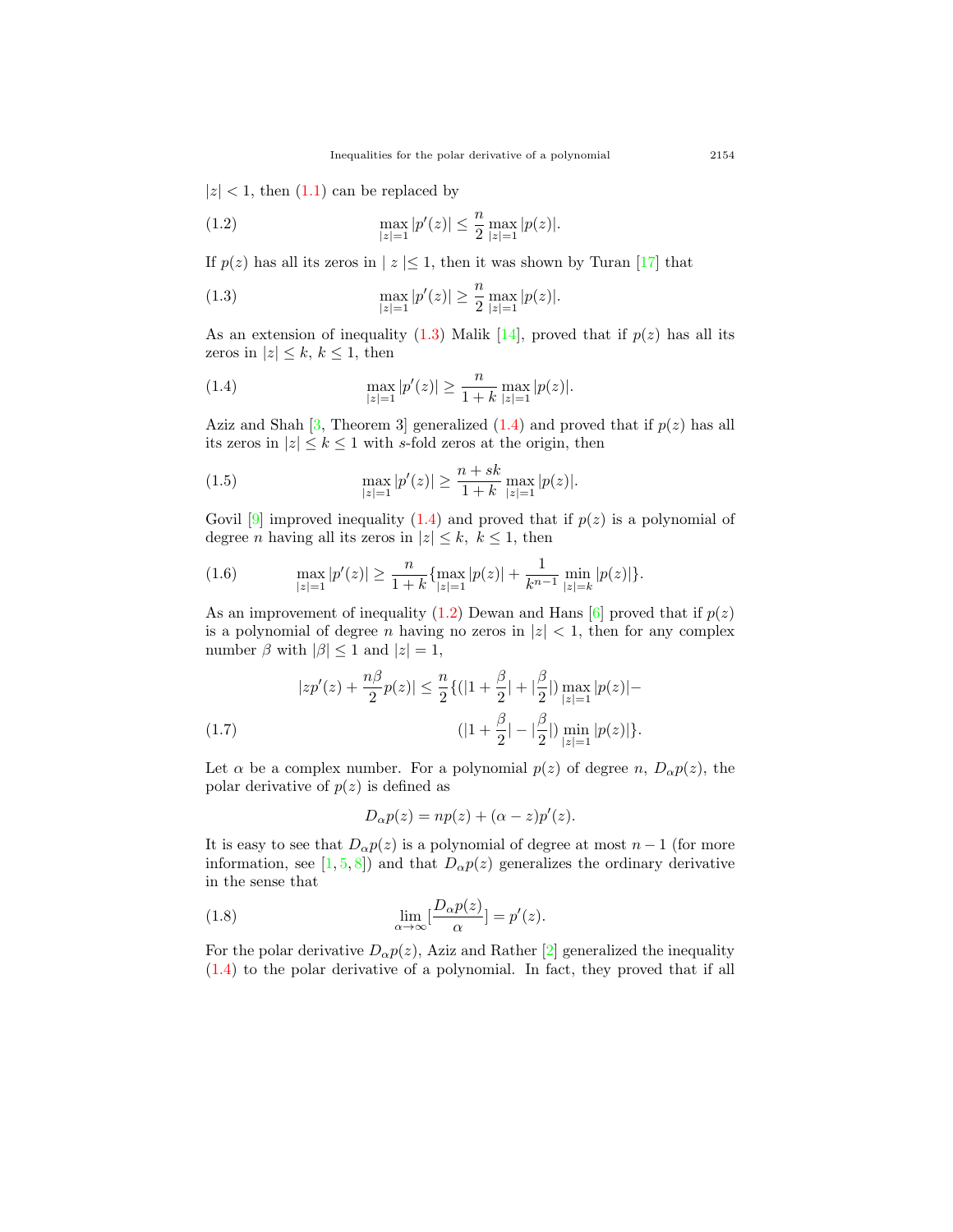zeros of  $p(z)$  lie in  $|z| \leq k, k \leq 1$ , then for every real or complex number  $\alpha$ with  $|\alpha| \geq k$ , we get

<span id="page-3-0"></span>(1.9) 
$$
\max_{|z|=1} |D_{\alpha}p(z)| \ge \frac{n}{1+k}(|\alpha|-k) \max_{|z|=1} |p(z)|.
$$

As a refinement to inequality  $(1.9)$  $(1.9)$  $(1.9)$ , Govil  $[10]$  $[10]$  proved that if  $p(z)$  is a polynomial of degree *n* having all zeros in  $|z| \leq k$ , where  $k \leq 1$ , then for every real or complex number  $\alpha$  with  $|\alpha| \geq k$ , we have

<span id="page-3-2"></span>
$$
(1.10) \quad \max_{|z|=1} |D_{\alpha}p(z)| \ge \frac{n}{1+k} \{ (|\alpha|-k) \max_{|z|=1} |p(z)| + \frac{(|\alpha|+1)}{k^{n-1}} \min_{|z|=k} |p(z)| \}.
$$

As an improvement and generalization of  $(1.9)$  $(1.9)$  $(1.9)$ , Dewan et al  $[7,$  $[7,$  Theorem 2] proved that if  $p(z)$  has all its zeros in  $|z| \leq k \leq 1$  with *s*-fold zeros at the origin, then

<span id="page-3-3"></span>(1.11) 
$$
\max_{|z|=1} |D_{\alpha}p(z)| \ge \frac{(n+sk)(|\alpha|-k)}{1+k} \max_{|z|=1} |p(z)|.
$$

As an improvement and generalization to the inequalities  $(1.7)$  $(1.7)$  and  $(1.4)$  $(1.4)$ , Liman et al  $\left[13\right]$  $\left[13\right]$  $\left[13\right]$  proved that if  $p(z)$  is a polynomial of degree *n* having no zeros in  $|z| < 1$ , then for all real or complex numbers  $\alpha$ ,  $\beta$  with  $|\alpha| \geq 1$ ,  $|\beta| \leq 1$  and  $|z|=1,$ 

<span id="page-3-5"></span>
$$
|zD_{\alpha}p(z) + n\beta \frac{|\alpha| - 1}{2}p(z)| \leq \frac{n}{2}\{(|\alpha + \beta \frac{|\alpha| - 1}{2}| + |z + \beta \frac{|\alpha| - 1}{2}|)\max_{|z| = 1} |p(z)|
$$
  
(1.12)
$$
-(|\alpha + \beta \frac{|\alpha| - 1}{2}| - |z + \beta \frac{|\alpha| - 1}{2}|)\min_{|z| = 1} |p(z)|\}.
$$

Our first result, Theorem [1.1](#page-3-1), is a generalization and refinement of inequalities  $(1.10)$  $(1.10)$  and  $(1.11)$  respectively.

<span id="page-3-1"></span>**Theorem 1.1.** Let  $p(z)$  be a polynomial of degree n, having all its zeros in  $|z| \leq k$ *, where*  $k \leq 1$ *, with s-fold zeros at the origin, then* 

<span id="page-3-4"></span>
$$
|zD_{\alpha}p(z) + \beta \frac{(n+sk)(|\alpha|-k)}{1+k}p(z)| \ge
$$
  
(1.13) 
$$
k^{-n}|n\alpha + \beta \frac{(n+sk)(|\alpha|-k)}{1+k}||z|^n \min_{|z|=k} |p(z)|,
$$

*for every real or complex numbers*  $\beta$ ,  $\alpha$  *with*  $|\beta| \leq 1$ ,  $|\alpha| \geq k$  *and*  $|z| \geq 1$ *.* 

According to Lemma [2.2](#page-6-0), if  $p(z)$  is a polynomial of degree *n*, having all its zeros in  $|z| \leq k$ ,  $k \leq 1$ , with *s*-fold zeros at the origin, then for  $|z| = 1$ ,

$$
|D_{\alpha}p(z)| \ge \frac{(n+sk)(|\alpha|-k)}{1+k}|p(z)|,
$$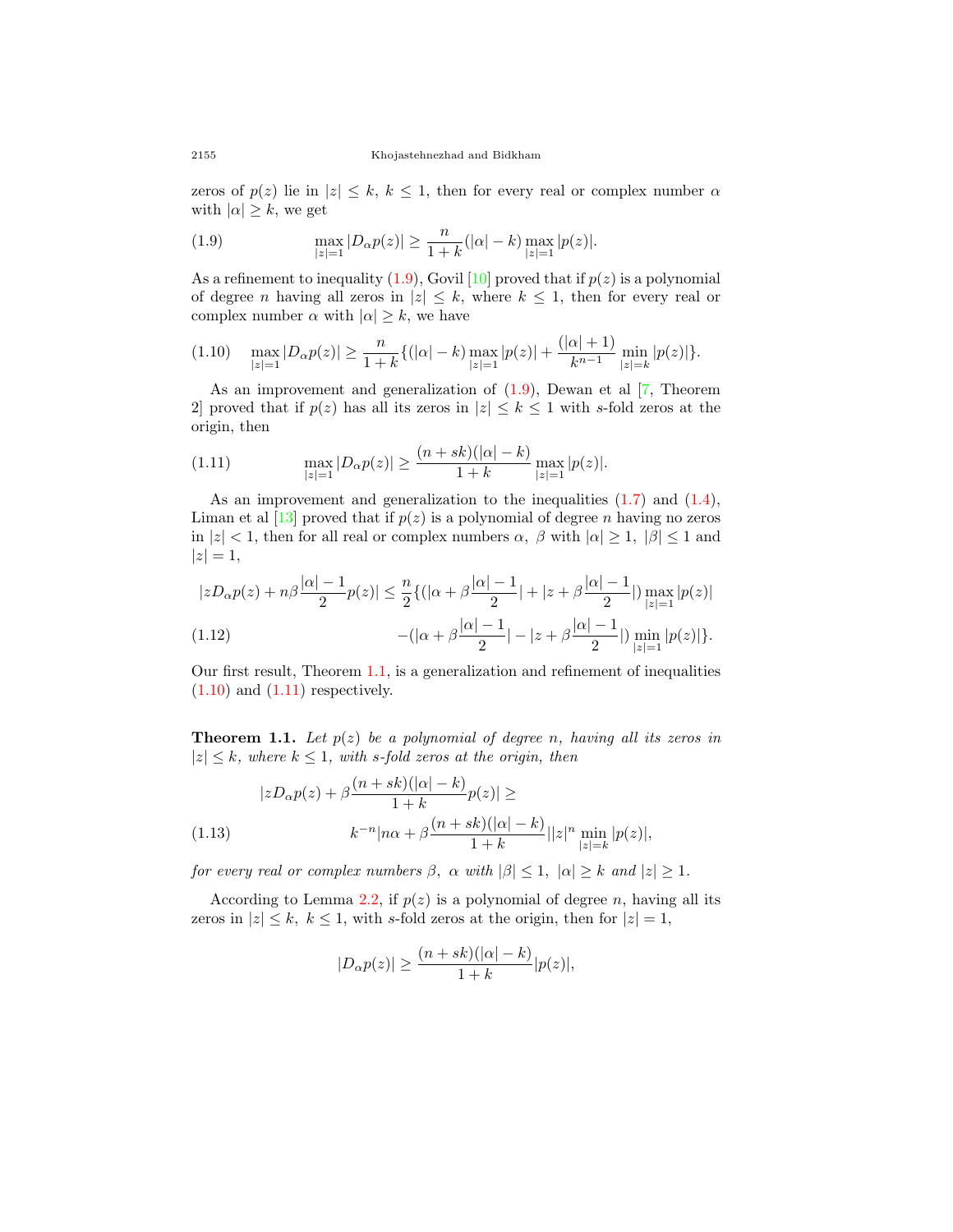also for every complex number  $\beta$  with  $|\beta| \leq 1$ , by choosing suitable argument of *β* we have

<span id="page-4-0"></span>
$$
|zD_{\alpha}p(z) + \beta \frac{(n+sk)(|\alpha|-k)}{1+k}p(z)| = |zD_{\alpha}p(z)| -
$$
  
(1.14) 
$$
|\beta| \frac{(n+sk)(|\alpha|-k)}{1+k} |p(z)|.
$$

Combining  $(1.13)$  $(1.13)$  $(1.13)$  and  $(1.14)$  $(1.14)$  $(1.14)$ , we have

$$
|zD_{\alpha}p(z)| - |\beta|\frac{(n+sk)(|\alpha|-k)}{1+k}|p(z)| \ge
$$
  

$$
k^{-n}|n\alpha + \beta\frac{(n+sk)(|\alpha|-k)}{1+k}| \min_{|z|=k} |p(z)|,
$$

or

$$
|D_{\alpha}p(z)| - |\beta| \frac{(n+sk)(|\alpha|-k)}{1+k} |p(z)| \ge
$$
  

$$
k^{-n} \left( n|\alpha| - |\beta| \frac{(n+sk)(|\alpha|-k)}{1+k} | \right) \min_{|z|=k} |p(z)|.
$$

Letting  $|\beta| \to 1$ , we have the following result which is a refinement and extension of inequalities  $(1.10)$  $(1.10)$  $(1.10)$  and  $(1.11)$  $(1.11)$ .

**Corollary 1.2.** *If p*(*z*) *is a polynomial of degree n having all its zeros in*  $|z| \leq k$ ,  $k \leq 1$ , with *s-fold zeros at the origin, then we have* 

<span id="page-4-1"></span>
$$
\max_{|z|=1} |D_{\alpha}p(z)| \ge \frac{(n+sk)(|\alpha|-k)}{1+k} \max_{|z|=1} |p(z)| +
$$
  
(1.15)
$$
\frac{(n-s)|\alpha| + (n+sk)}{(1+k)k^{n-1}} \min_{|z|=k} |p(z)|.
$$

Dividing two sides of inequality ([1.15\)](#page-4-1) by  $|\alpha|$  and letting  $|\alpha| \to \infty$ , we have the following refinement and generalization of the inequalities  $(1.5)$  $(1.5)$  and  $(1.6)$  $(1.6)$ , respectively.

**Corollary 1.3.** *If p*(*z*) *is a polynomial of degree n having all its zeros in*  $|z| \leq k$ ,  $k \leq 1$ , with *s-fold zeros at the origin, then we have* 

$$
(1.16) \qquad \max_{|z|=1} |p'(z)| \ge \frac{n+sk}{1+k} \max_{|z|=1} |p(z)| + \frac{n-s}{(1+k)k^{n-1}} \min_{|z|=k} |p(z)|.
$$

Next, as an application of Theorem [1.1](#page-3-1), we prove the following generalization of inequality ([1.12\)](#page-3-5).

<span id="page-4-2"></span>**Theorem 1.4.** Let  $p(z)$  be a polynomial of degree *n* that does not vanish in  $|z| < k$  *k*  $\geq 1$ *, except at s-fold zeros at the origin, then for all*  $\alpha, \beta \in \mathbb{C}$  with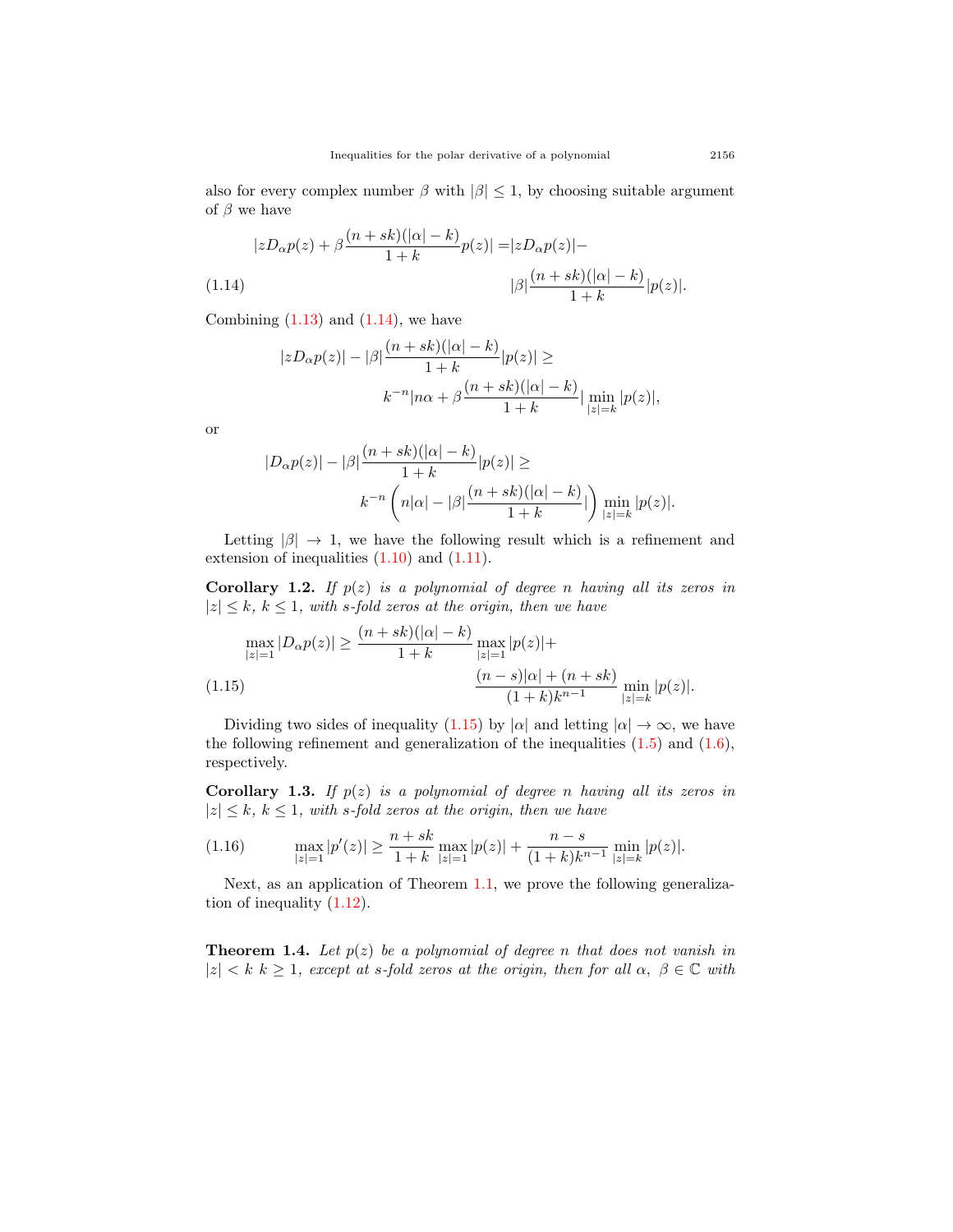$| \alpha | \geq k, | \beta | \leq 1$  *and*  $|z| = 1$ *, we have* 

$$
|zD_{\alpha}p(z) + \beta \frac{(n+sk)(|\alpha|-k)}{1+k}p(z)| \le \frac{1}{2}[
$$
  

$$
\{k^{-n}|n\alpha + \beta \frac{(n+sk)(|\alpha|-k)}{1+k}| +
$$
  

$$
k^{-s}|(n-s)z + s\alpha + \beta \frac{(n+sk)(|\alpha|-k)}{1+k}|\} \max_{|z|=k} |p(z)|
$$
  

$$
- \{k^{-n}|n\alpha + \beta \frac{(n+sk)(|\alpha|-k)}{1+k}| -
$$
  
(1.17)  

$$
k^{-s}|(n-s)z + s\alpha + \beta \frac{(n+sk)(|\alpha|-k)}{1+k}|\} \min_{|z|=k} |p(z)|].
$$

<span id="page-5-0"></span>If we take  $s = 0$ ,  $k = 1$  in Theorem [1.4,](#page-4-2) then the inequality  $(1.17)$  $(1.17)$  reduces to the inequality [\(1.12](#page-3-5))

Dividing two sides of inequality ([1.17\)](#page-5-0) by  $|\alpha|$  and letting  $|\alpha| \to \infty$ , we have the following generalization of the inequality ([1.7](#page-2-3)).

**Corollary 1.5.** *Let*  $p(z)$  *be a polynomial of degree n that does not vanish in*  $|z| < k$ ,  $k \geq 1$ , except at *s*-fold zeros at the origin, then for all  $\beta \in \mathbb{C}$  with  $|\beta| \leq 1$  *and*  $|z| = 1$ *, we have* 

$$
|zp'(z) + \beta \frac{n+sk}{1+k}p(z)| \le \frac{1}{2}[
$$
  

$$
\{k^{-n}|n+\beta \frac{n+sk}{1+k}|+k^{-s}|s+\beta \frac{n+sk}{1+k}| \} \max_{|z|=k} |p(z)|
$$
  
(1.18) 
$$
- \{k^{-n}|n+\beta \frac{n+sk}{1+k}| - k^{-s}|s+\beta \frac{n+sk}{1+k}| \} \min_{|z|=k} |p(z)|].
$$

Theorem [1.4](#page-4-2) simplifies to the following result by taking  $\beta = 0$ .

**Corollary 1.6.** *Let*  $p(z)$  *be a polynomial of degree n that does not vanish in*  $|z| < k$ ,  $k \geq 1$ , except at *s*-fold zeros at the origin, then for any  $\alpha \in \mathbb{C}$  with  $| \alpha | \geq k$  *and*  $|z| = 1$ *, we have* 

$$
|D_{\alpha}p(z)| \le \frac{1}{2} \{ nk^{-n} |\alpha| + k^{-s} |(n-s)z + s\alpha| \} \max_{|z|=k} |p(z)| -
$$
  
(1.19)  

$$
(nk^{-n} |\alpha| - k^{-s} |(n-s)z + s\alpha|) \min_{|z|=k} |p(z)| \}.
$$

## 2. **Lemmas**

For the proofs of these theorems, we need the following lemmas. The first lemma is due to Laguerre  $[11, 15]$  $[11, 15]$  $[11, 15]$  $[11, 15]$ .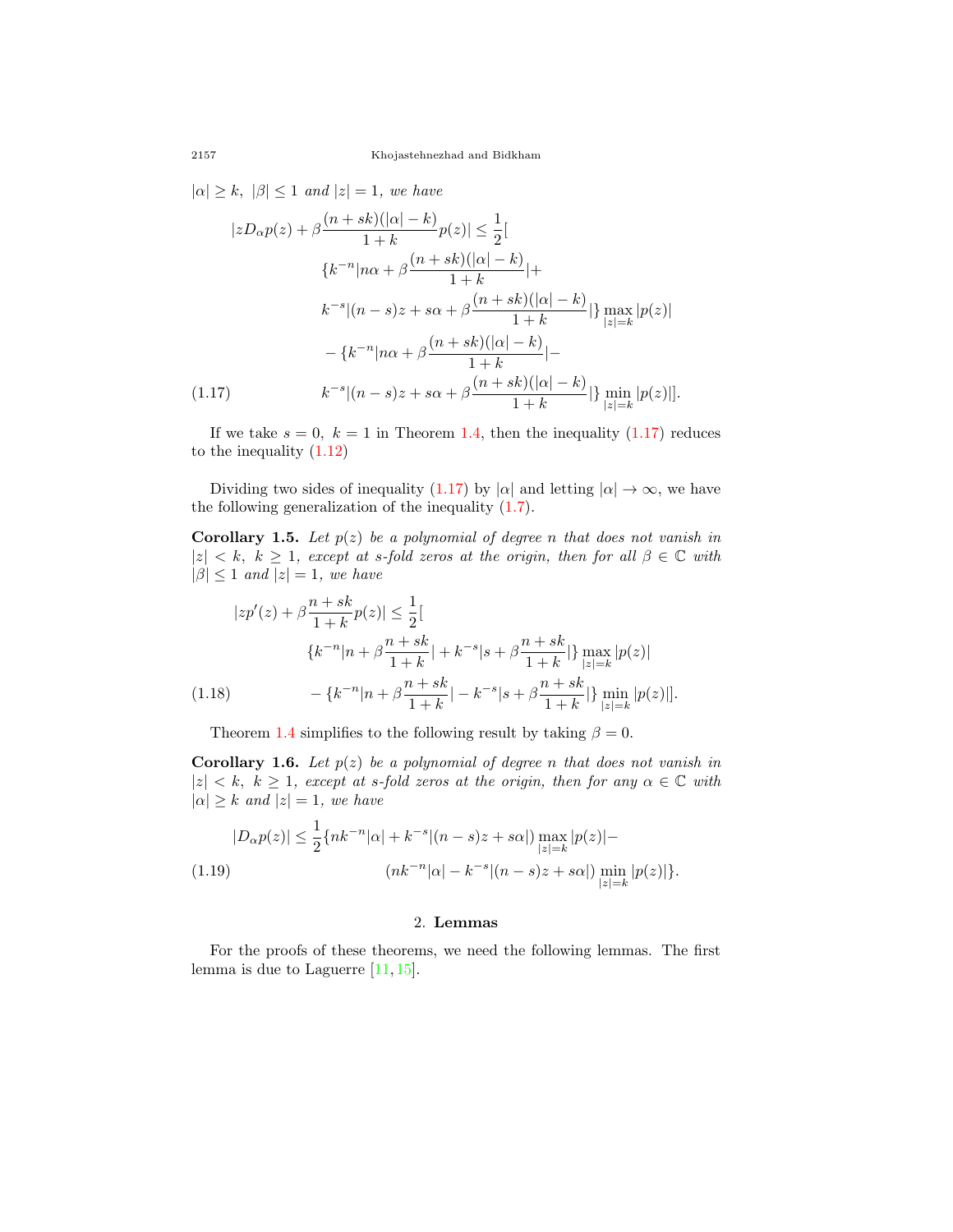<span id="page-6-1"></span>**Lemma 2.1.** If all the zeros of an  $n^{th}$  degree polynomial  $p(z)$  lie in a circular *region C and w is any zero of*  $D_{\alpha}p(z)$ *, then at most one of the points w and*  $\alpha$ *may lie outside C.*

<span id="page-6-0"></span>**Lemma 2.2.** If  $p(z)$  *is a polynomial of degree n, having all its zeros in the closed disk*  $|z| \leq k \leq 1$ , with *s*-fold zeros at the origin, then for each real or *complex number*  $\alpha$  *with*  $|\alpha| \geq k$  *and*  $|z| = 1$ *, we have* 

(2.1) 
$$
|D_{\alpha}p(z)| \geq \frac{(n+sk)(|\alpha|-k)}{1+k}|p(z)|.
$$

The above lemma is due to K.K. Dewan and A. Mir [[7\]](#page-14-11).

<span id="page-6-2"></span>**Lemma 2.3.** *If p*(*z*) *is a polynomial of degree n with s-fold zeros at the origin, then for all*  $\alpha$ ,  $\beta \in \mathbb{C}$  *with*  $|\beta| \leq 1$ ,  $|\alpha| \geq k$  *and*  $|z| = 1$ *, we have* 

$$
|zD_{\alpha}p(z)+\beta \frac{(n+sk)(|\alpha|-k)}{1+k}p(z)| \le
$$
  
(2.2) 
$$
|n\alpha + \beta \frac{(n+sk)(|\alpha|-k)}{1+k}|k^{-n}\max_{|z|=k}|p(z)|.
$$

*Proof.* Let  $M = \max$ *|z|*=*k*  $|p(z)|$ , if  $|\lambda|$  < 1, then  $|\lambda p(z)|$  <  $|M(\frac{z}{k})^n|$  for  $|z|$  = *k*. Therefore it follows from Rouche's theorem that the polynomial  $G(z)$ *M*( $\frac{z}{k}$ )<sup>*n*</sup> − *λp*(*z*) has all its zeros in |*z*| *< k* with *s*-fold zeros at the origin. By

applying Lemma [2.2,](#page-6-0) to the polynomial  $G(z)$ , we have for every real or complex number  $\alpha$  with  $|\alpha| \geq k$  and for  $|z| = 1$ ,

$$
|zD_{\alpha}G(z)| \ge \frac{(n+sk)(|\alpha|-k)}{1+k}|G(z)|,
$$

or

$$
|n\alpha Mk^{-n}z^n - \lambda z D_{\alpha}p(z)| \ge \frac{(n+sk)(|\alpha|-k)}{1+k} |Mk^{-n}z^n - \lambda p(z)|.
$$

On the other hand by Lemma [2.1](#page-6-1), all the zeros of  $D_{\alpha}G(z) = n\alpha Mk^{-n}z^{n-1}$ *λD*<sub>*α*</sub> $p(z)$  lie in  $|z| < k$ , where  $|α| \geq k$ . Therefore for any *β* with  $|β| \leq 1$ , Rouche's theorem implies that all the zeros of

$$
n\alpha Mk^{-n}z^n - \lambda zD_{\alpha}p(z) + \beta \frac{(n+sk)(|\alpha|-k)}{1+k}(Mk^{-n}z^n - \lambda p(z)),
$$

lie in  $|z|$  < 1. This implies that the polynomial

(2.3)  
\n
$$
T(z) = (n\alpha + \beta \frac{(n+sk)(|\alpha|-k)}{1+k})Mk^{-n}z^{n}
$$
\n
$$
-\lambda(zD_{\alpha}p(z) + \beta \frac{(n+sk)(|\alpha|-k)}{1+k}p(z)),
$$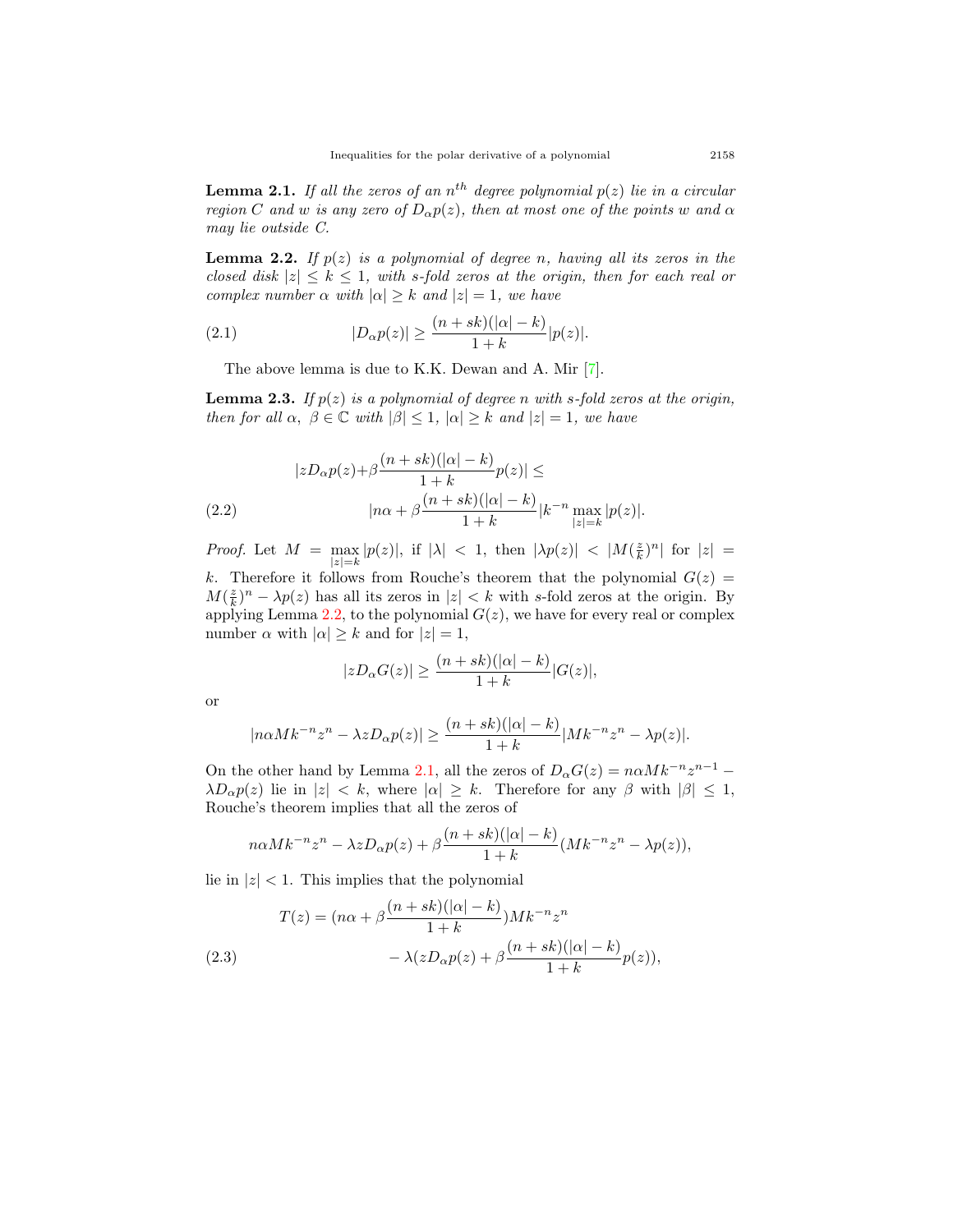will have no zeros in  $|z| \geq 1$ . This implies that for every real or complex number  $\beta$  with  $|\beta| < 1$  and  $|z| = 1$ ,

<span id="page-7-0"></span>
$$
(2.4)
$$

$$
|zD_{\alpha}p(z)+\frac{\beta(n+sk)(|\alpha|-k)}{1+k}p(z)|\leq |n\alpha+\frac{\beta(n+sk)(|\alpha|-k)}{1+k}|k^{-n}M.
$$

If the inequality ([2.4](#page-7-0)) is not true, then there is a point  $z = z_0$  with  $|z_0| \geq 1$ , such that

$$
|n\alpha + \beta \frac{(n+sk)(|\alpha|-k)}{1+k} |k^{-n}M < |z_0D_{\alpha}p(z_0) + \beta \frac{(n+sk)(|\alpha|-k)}{1+k}p(z_0)|.
$$

Take

$$
\lambda = \frac{(n\alpha + \beta \frac{(n+sk)(|\alpha|-k)}{1+k})k^{-n}M}{z_0 D_{\alpha} p(z_0) + \beta \frac{(n+sk)(|\alpha|-k)}{1+k} p(z_0)}
$$

*,*

then  $|\lambda| < 1$  and with this choice of  $\lambda$ , we have  $T(z_0) = 0$  for  $|z_0| \ge 1$ . But this contradicts the fact that  $T(z) \neq 0$  for  $|z| \geq 1$ . For  $\beta$  with  $|\beta| = 1$ , the inequality  $(2.4)$  $(2.4)$  follows by continuity. This completes the proof of Lemma [2.3](#page-6-2).  $\Box$ 

<span id="page-7-1"></span>**Lemma 2.4.** *If p*(*z*) *is a polynomial of degree n with s-fold zeros at the origin, then for all*  $\alpha$ ,  $\beta \in \mathbb{C}$  *with*  $|\beta| \leq 1$ ,  $|\alpha| \geq k$  *and*  $|z| = 1$ *, we have* 

$$
k^{n+s}|zD_{\alpha}p(z)+\beta \frac{(n+sk)(|\alpha|-k)}{1+k}p(z)|+|zD_{\alpha}Q(z)+\beta \frac{(n+sk)(|\alpha|-k)}{1+k}Q(z)| \le
$$
  

$$
\{k^{s}|n\alpha+\beta \frac{(n+sk)(|\alpha|-k)}{1+k}|+(2.5) \qquad k^{n}|(n-s)z+s\alpha+\beta \frac{(n+sk)(|\alpha|-k)}{1+k}| \} \max_{|z|=k} |p(z)|,
$$

*where*  $Q(z) = z^{n+s}p(\frac{k^2}{\overline{z}})$ *.* 

*Proof.* Let *M* = max *|z|*=*k*  $|p(z)|$ . For  $\lambda$  with  $|\lambda| > 1$ , it follows from Rouche's theorem that the polynomial  $G(z) = p(z) - \lambda M k^{-s} z^s$  has no zeros in  $|z| < k$ , except at *s*-fold zeros at the origin. Consequently the polynomial

$$
H(z) = z^{n+s} \overline{G(\frac{k^2}{\overline{z}})},
$$

has all its zeros in  $|z| \leq k$  with *s*-fold zeros at the origin, also  $k^{n+s}|G(z)| =$  $|H(z)|$  for  $|z| = k$ . Since all the zeros of  $H(z)$  lie in  $|z| \leq k$ , therefore, for *δ* with  $|\delta| > 1$ , by Rouche's theorem all the zeros of  $k^{n+s}G(z) + \delta H(z)$  lie in  $|z| \leq k$ .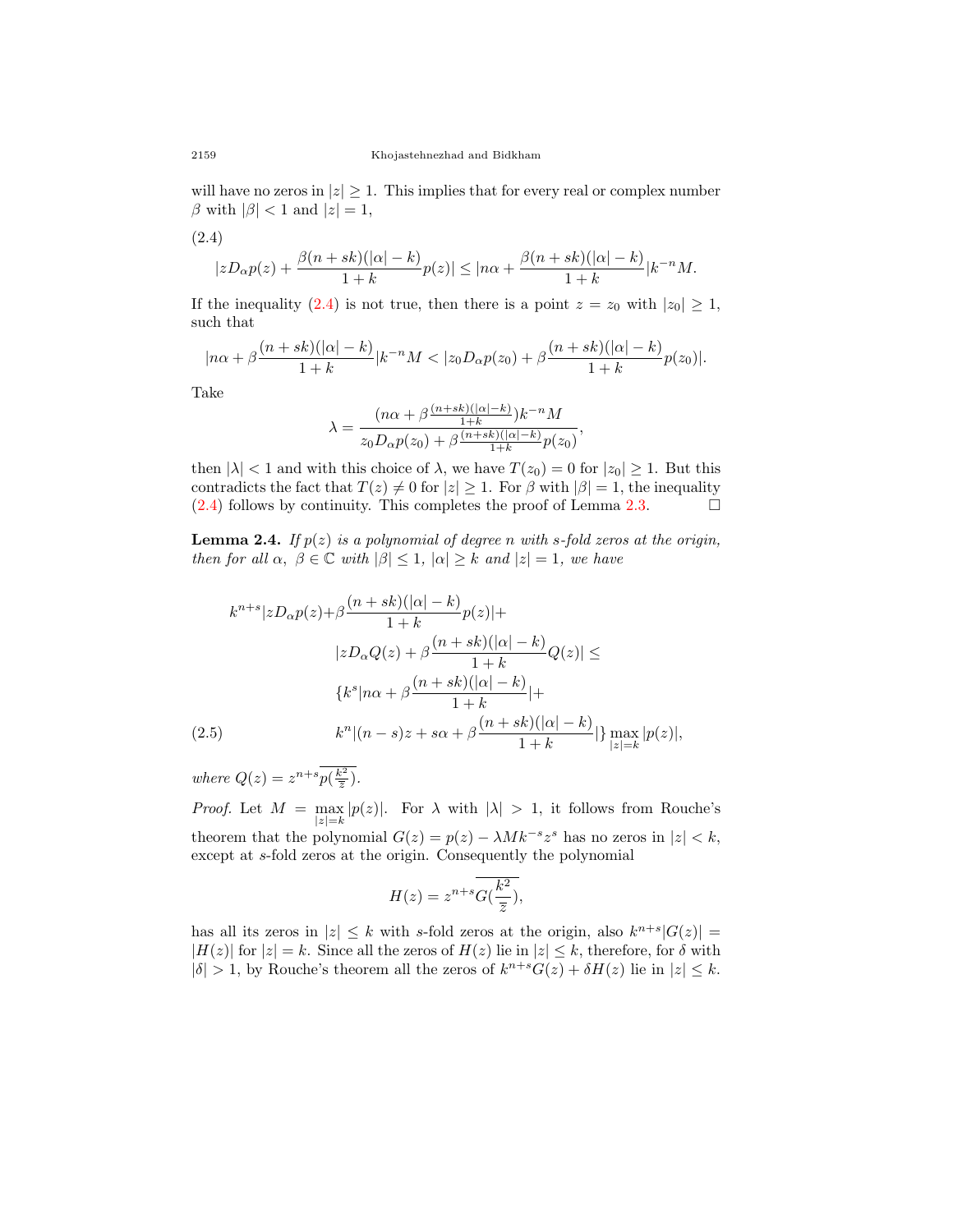Hence by Lemma [2.2](#page-6-0) for every real or complex number  $\alpha$  with  $|\alpha| \geq k$ , and  $|z|=1$ , we have

$$
\frac{(n+sk)(|\alpha|-k)}{1+k}|k^{n+s}G(z)+\delta H(z)| \leq |zD_{\alpha}(k^{n+s}G(z)+\delta H(z))|.
$$

Now using a similar argument as that used in the proof of Lemma [2.3](#page-6-2), we get for every real or complex number  $\beta$  with  $|\beta| \leq 1$  and  $|z| \geq 1$ ,

<span id="page-8-0"></span>
$$
k^{n+s}|zD_{\alpha}G(z)+\beta\frac{(n+sk)(|\alpha|-k)}{1+k}G(z)| \le
$$
  
(2.6) 
$$
|zD_{\alpha}H(z)+\beta\frac{(n+sk)(|\alpha|-k)}{1+k}H(z)|.
$$

Therefore by using the equality

$$
H(z) = z^{n+s} \overline{G(\frac{k^2}{\overline{z}})} = z^{n+s} \overline{p(\frac{k^2}{\overline{z}})} - \overline{\lambda} M k^s z^n
$$

$$
= Q(z) - \overline{\lambda} M k^s z^n,
$$

and  $G(z)$  in  $(2.6)$  $(2.6)$ , we get

$$
k^{n+s}|(zD_{\alpha}p(z)+\beta\frac{(n+sk)(|\alpha|-k)}{1+k}p(z))-
$$
  

$$
\lambda((n-s)z+s\alpha+\beta\frac{(n+sk)(|\alpha|-k)}{1+k})Mk^{-s}z^{s}| \le
$$
  

$$
|zD_{\alpha}Q(z)+\frac{\beta(n+s)(|\alpha|-1)}{2}Q(z)-\overline{\lambda}(n\alpha+\frac{\beta(n+s)(|\alpha|-1)}{2})k^{s}Mz^{n}|.
$$

This implies

<span id="page-8-1"></span>
$$
k^{n+s}|zD_{\alpha}p(z) + \beta \frac{(n+sk)(|\alpha|-k)}{1+k}p(z)|-
$$

$$
|\lambda((n-s)z + s\alpha + \beta \frac{(n+sk)(|\alpha|-k)}{1+k})Mk^{-s}z^{s}| \le
$$

$$
|(zD_{\alpha}Q(z) + \beta \frac{(n+sk)(|\alpha|-k)}{1+k}Q(z))-
$$

$$
(2.7) \qquad \overline{\lambda}(n\alpha + \beta \frac{(n+sk)(|\alpha|-k)}{1+k})Mk^{s}z^{n}|.
$$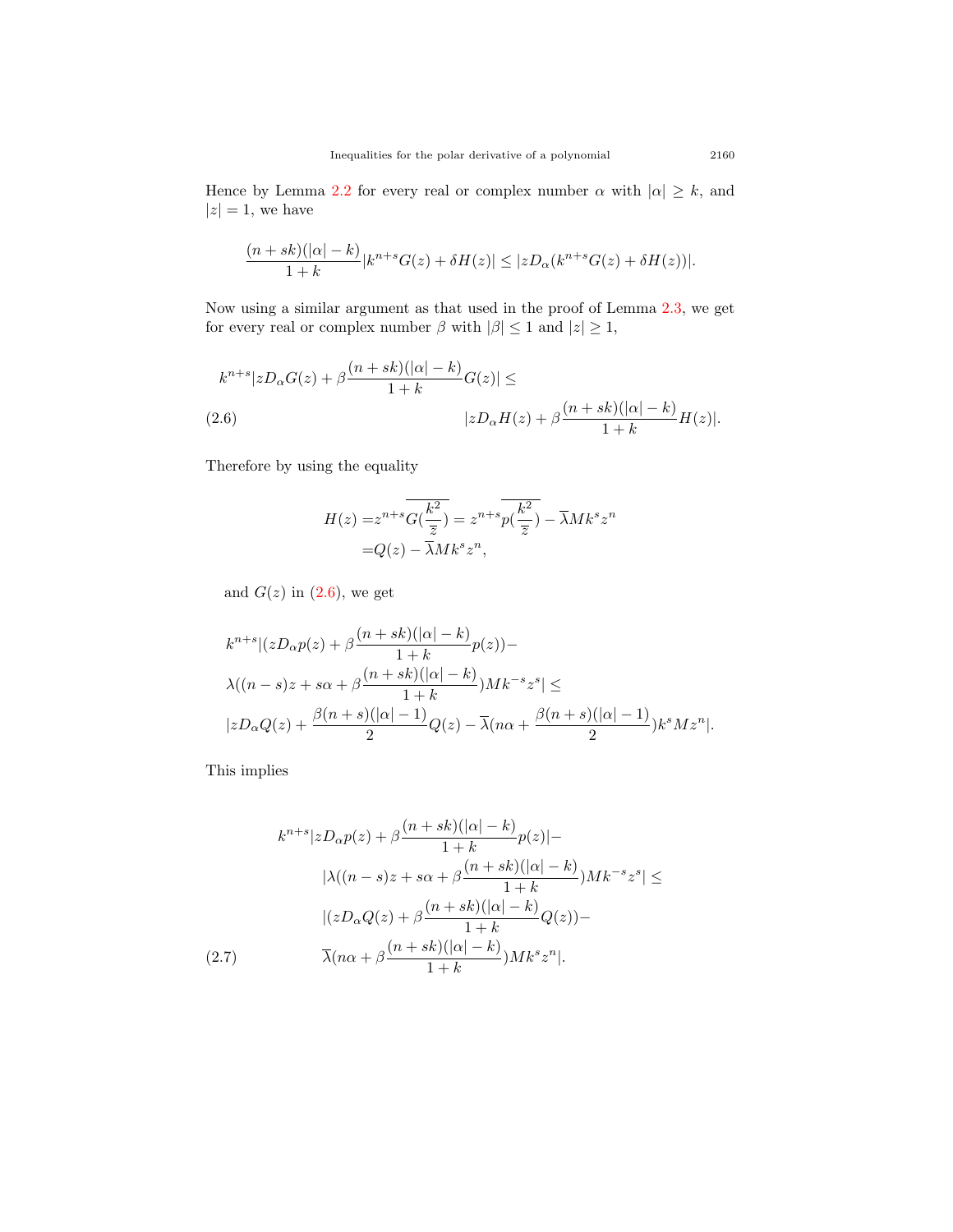2161 Khojastehnezhad and Bidkham

As  $|Q(z)| = k^{n+s} |p(z)|$  for  $|z| = k$ , i.e., max *|z|*=*k*  $|Q(z)| = k^{n+s}$  max *|z|*=*k*  $|p(z)| =$  $k^{n+s}M$ , by applying Lemma [2.3](#page-6-2) to  $Q(z)$ , we obtain for  $|z|=1$ ,

$$
|zD_{\alpha}Q(z)+\beta \frac{(n+sk)(|\alpha|-k)}{1+k}Q(z)| |\lambda||n\alpha+\beta \frac{(n+sk)(|\alpha|-k)}{1+k}|k^{-n}\max_{|z|=k}|Q(z)| =|\lambda||n\alpha+\beta \frac{(n+sk)(|\alpha|-k)}{1+k}|k^{s}M.
$$

Thus taking suitable choice of argument of  $\lambda$ , we get

$$
|zD_{\alpha}Q(z)+\frac{\beta(n+sk)(|\alpha|-k)}{1+k}Q(z)-
$$

$$
\overline{\lambda}(n\alpha+\frac{\beta(n+sk)(|\alpha|-k)}{1+k})Mk^{s}z^{n}|
$$

$$
=|\lambda||n\alpha+\frac{\beta(n+sk)(|\alpha|-k)}{1+k}|k^{s}M-(2.8)
$$

$$
|zD_{\alpha}Q(z)+\frac{\beta(n+sk)(|\alpha|-k)}{1+k}Q(z)|.
$$

<span id="page-9-0"></span>By combining right hand side of ([2.7\)](#page-8-1) and [\(2.8](#page-9-0)), we get for  $|z| = 1$  and  $|\beta| \leq 1$ ,

$$
\label{eq:2.1} \begin{split} &k^{n+s}|zD_{\alpha}p(z)+\beta\frac{(n+sk)(|\alpha|-k)}{1+k}p(z)|-\\ &|\lambda((n-s)z+s\alpha+\beta\frac{(n+s)(|\alpha|-1)}{2})Mk^nz^s|\leq|\lambda|\times\\ &|n\alpha+\beta\frac{(n+sk)(|\alpha|-k)}{1+k}|k^sM-|zD_{\alpha}Q(z)+\beta\frac{(n+sk)(|\alpha|-k)}{1+k}Q(z)|, \end{split}
$$

i.e.,

$$
k^{n+s}|zD_{\alpha}p(z)+\beta \frac{(n+sk)(|\alpha|-k)}{1+k}p(z)|+|zD_{\alpha}Q(z)+\beta \frac{(n+sk)(|\alpha|-k)}{1+k}Q(z)|\leq|\lambda|\{k^s|n\alpha+\frac{\beta (n+sk)(|\alpha|-k)}{1+k}|+k^n|(n-s)z+s\alpha+\frac{\beta (n+sk)(|\alpha|-k)}{1+k}|\}M.
$$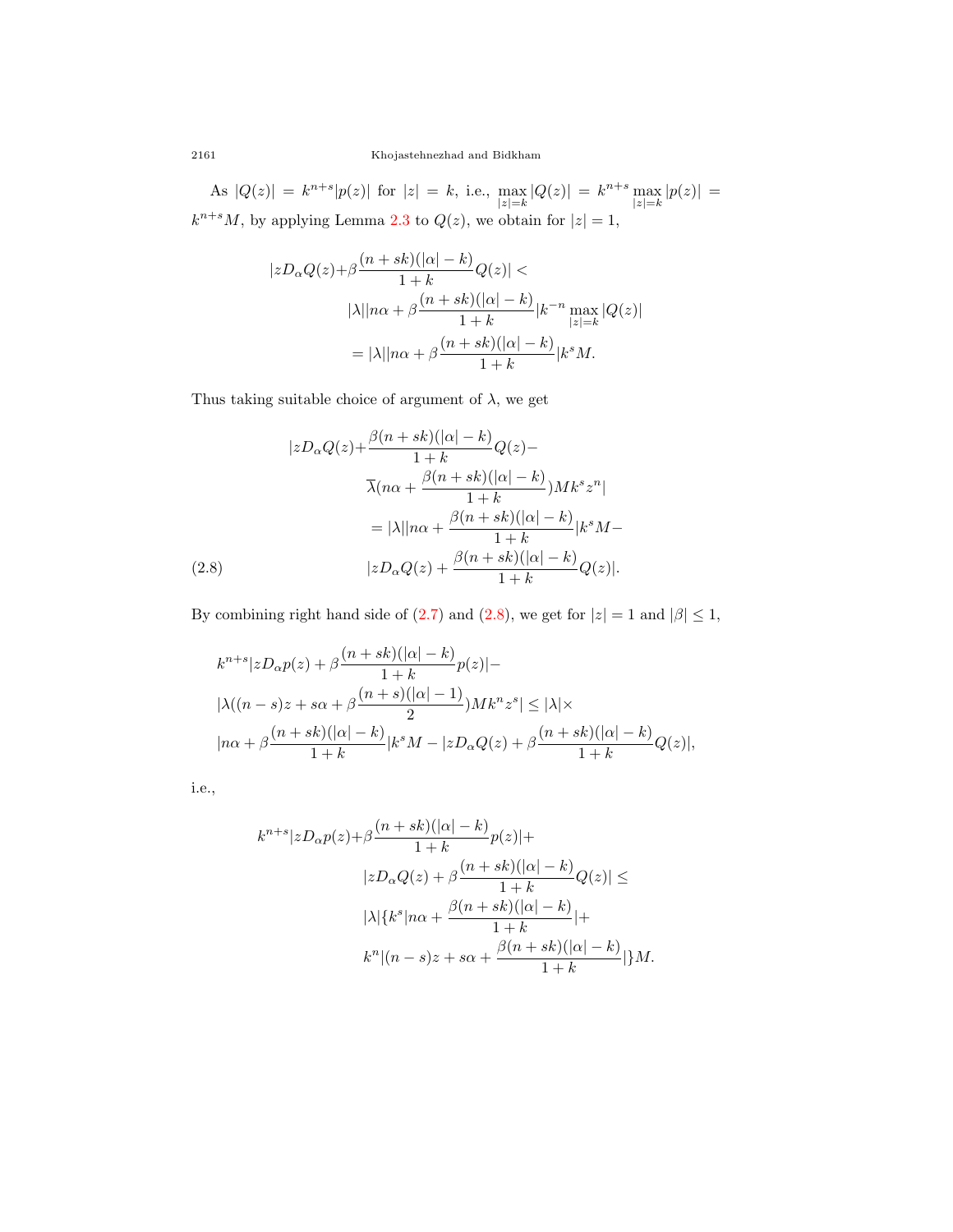Letting  $|\lambda| \to 1$ , we have

$$
k^{n+s}|zD_{\alpha}p(z)+\beta\frac{(n+sk)(|\alpha|-k)}{1+k}p(z)|+
$$

$$
|zD_{\alpha}Q(z)+\beta\frac{(n+sk)(|\alpha|-k)}{1+k}Q(z)| \le
$$

$$
\{k^s|n\alpha+\beta\frac{(n+sk)(|\alpha|-k)}{1+k}|+
$$

$$
(2.9)
$$

$$
k^n|(n-s)z+s\alpha+\beta\frac{(n+sk)(|\alpha|-k)}{1+k}|\}M.
$$

This gives the result.  $\Box$ 

The following lemma is due to Zireh [[18\]](#page-15-3).

<span id="page-10-0"></span>**Lemma 2.5.** *If*  $p(z) = \sum_{\nu=0}^{n} a_{\nu} z^{\nu}$  *is a polynomial of degree n, having all its zeros in*  $|z| < k$ *, (k > 0), then*  $m < k^n |a_n|$ *, where*  $m = \min_{|z|=k}$  $|p(z)|$ .

### 3. **Proof of the theorems**

*Proof of Theorem* [1.1](#page-3-1). If  $p(z)$  has a zero on  $|z| = k$ , then the inequality ([1.11](#page-3-3)) is trivial. Therefore we assume that  $p(z)$  has all its zeros in  $|z| < k$ . Let  $m =$  $\min |p(z)|$ , then  $m > 0$  and  $|p(z)| \geq m$  where  $|z| = k$ . Therefore, for  $|\lambda| < 1$ , *|z|*=*k* it follows from Rouche's theorem and Lemma [2.5](#page-10-0) that the polynomial  $G(z)$  $p(z) - \lambda mk^{-n}z^n$  is of degree *n* and has all its zeros in  $|z| < k$  with *s*-fold zeros at the origin. By using Lemma [2.1](#page-6-1),  $D_{\alpha}G(z) = D_{\alpha}p(z) - \alpha\lambda mnk^{-n}z^{n-1}$ , has all its zeros in  $|z| < k$ , where  $|\alpha| \geq k$ . Applying Lemma [2.2](#page-6-0) to the polynomial  $G(z)$ , yields

<span id="page-10-1"></span>(3.1) 
$$
|zD_{\alpha}G(z)| \geq \frac{(n+sk)(|\alpha|-k)}{1+k}|G(z)|, |z|=1.
$$

Since  $zD_{\alpha}G(z)$  has all its zeros in  $|z| < k \leq 1$ , by using Rouche's theorem, it can be easily verified from  $(3.1)$  $(3.1)$  $(3.1)$ , that the polynomial

$$
zD_{\alpha}G(z)+\beta\frac{(n+sk)(|\alpha|-k)}{1+k}G(z),
$$

has all its zeros in  $|z| < 1$ , where  $|\beta| < 1$ . Substituting for  $G(z)$ , we conclude that the polynomial

(3.2) 
$$
T(z) = (zD_{\alpha}p(z) + \beta \frac{(n+sk)(|\alpha|-k)}{1+k}p(z)) -
$$

$$
\lambda mk^{-n}z^{n}(n\alpha + \beta \frac{(n+sk)(|\alpha|-k)}{1+k}),
$$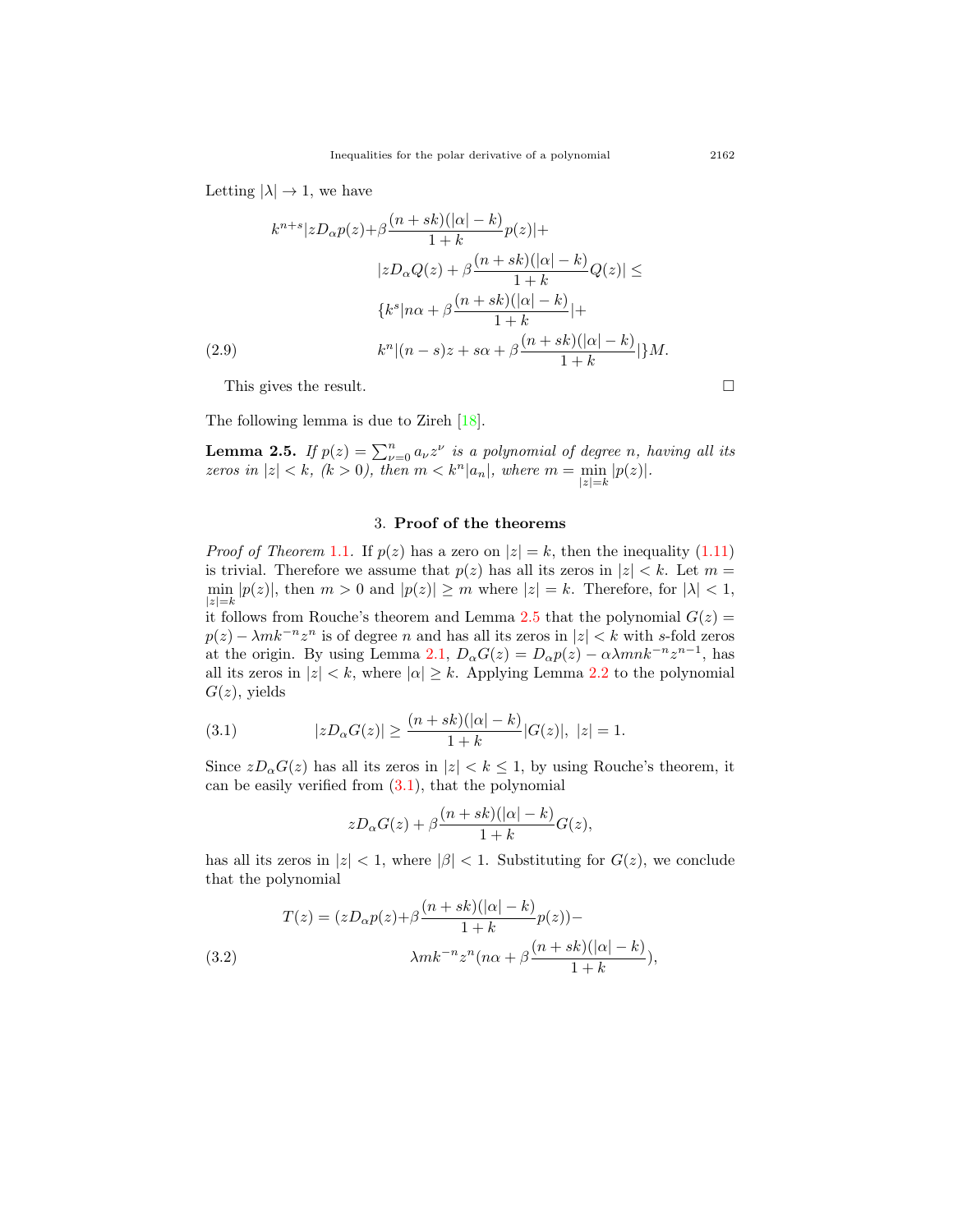will have no zeros in  $|z| \geq 1$ . This implies for every real or complex number  $\beta$ with  $|\beta| < 1$  and  $|z| \geq 1$ ,

<span id="page-11-0"></span>
$$
(3.3)
$$

$$
|zD_{\alpha}p(z)+\frac{\beta(n+sk)(|\alpha|-k)}{1+k}p(z)|\geq mk^{-n}|z^n||n\alpha+\frac{\beta(n+sk)(|\alpha|-k)}{1+k}|.
$$

If the inequality ([3.3\)](#page-11-0) is not true, then there is a point  $z = z_0$  with  $|z_0| \ge 1$ such that

$$
|z_0D_{\alpha}p(z_0)+\frac{\beta(n+sk)(|\alpha|-k)}{1+k}p(z_0)|
$$

Take

$$
\lambda = \frac{z_0 D_{\alpha} p(z_0) + \beta \frac{(n+s)k(|\alpha|-k)}{1+k} p(z_0)}{mk^{-n} z_0^n (n\alpha + \beta \frac{(n+s)k(|\alpha|-k)}{1+k})},
$$

then  $|\lambda| < 1$  and with this choice of  $\lambda$ , we have  $T(z_0) = 0$  for  $|z_0| \ge 1$ . But this contradicts the fact that  $T(z) \neq 0$  for  $|z| \geq 1$ . For  $\beta$  with  $|\beta| = 1$ , the inequality [\(3.3\)](#page-11-0) follows by continuity.

This completes the proof of Theorem [1.1](#page-3-1).  $\Box$ 

*Proof of Theorem* [1.4](#page-4-2)*.* Under the assumption of Theorem [1.4](#page-4-2), we can write  $p(z) = z^{s}h(z)$ , where the polynomial  $h(z) \neq 0$  in  $|z| < k$ , and thus if  $m =$  $\min |p(z)|$ , then  $k^{-s}m \leq |h(z)|$  for  $|z| \leq k$ . Now for  $\lambda$  with  $|\lambda| < 1$ , we have *|z|*=*k*

$$
|\lambda k^{-s}m| < k^{-s}m \le |h(z)|,
$$

where  $|z| = k$ .

It follows from Rouche's theorem that the polynomial  $h(z) - \lambda k^{-s}m$  has no zero in  $|z| < k$ . Hence the polynomial  $G(z) = z<sup>s</sup>(h(z) - \lambda k^{-s}m) = p(z) - \lambda$ *λk−<sup>s</sup>mz<sup>s</sup>* , has no zero in *|z| < k* except *s*-fold zeros at the origin. Therefore the polynomial

$$
H(z) = z^{n+s} \overline{G(k^2/\overline{z})} = Q(z) - \overline{\lambda} k^s m z^n,
$$

will have all its zeros in  $|z| \leq k$  with *s*-fold zeros at the origin, where  $Q(z) =$  $z^{n+s}p(1/\overline{z})$ . Also  $|H(z)| = k^{n+s}|G(z)|$  for  $|z| = k$ .

Now, using a similar argument as that used in the proof of Lemma [2.4](#page-7-1) (inequality  $(2.6)$  $(2.6)$ ), for the polynomials  $H(z)$  and  $G(z)$ , we have

$$
k^{n+s}|zD_{\alpha}G(z)+\beta \frac{(n+sk)(|\alpha|-k)}{1+k}G(z)| \le
$$
  

$$
|zD_{\alpha}H(z)+\beta \frac{(n+sk)(|\alpha|-k)}{1+k}H(z)|,
$$

where  $|\alpha| \geq k$ ,  $|\beta| \leq 1$  and  $|z| = 1$ . Substituting for  $G(z)$  and  $H(z)$  in the above inequality, we conclude that for every real or complex numbers  $\alpha$ ,  $\beta$ ,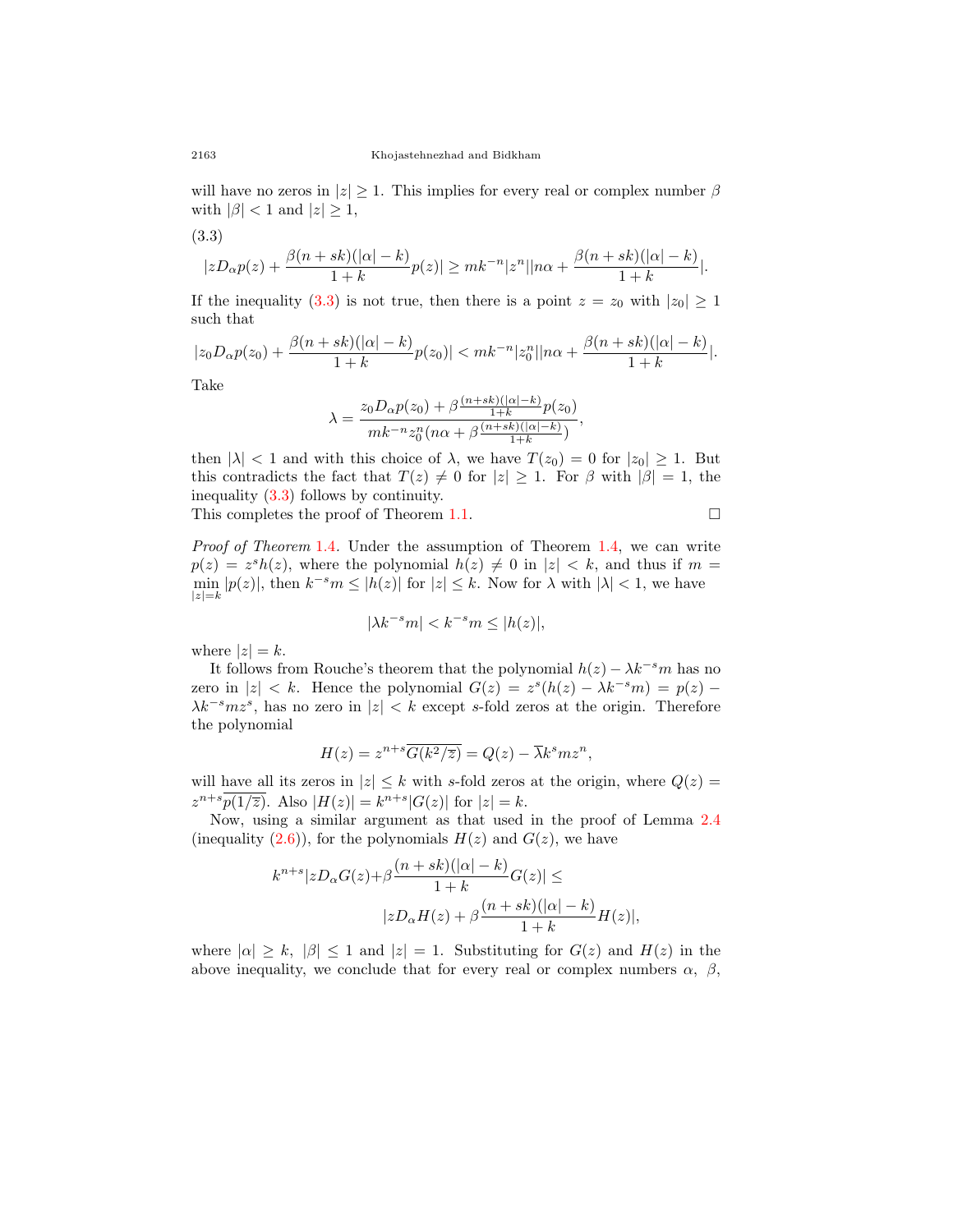with  $|\alpha| \geq k$ ,  $|\beta| \leq 1$  and  $|z| = 1$ ,

$$
k^{n+s}|zD_{\alpha}p(z) - \lambda((n-s)z + s\alpha)k^{-s}mz^{s} +
$$
  

$$
\beta \frac{(n+sk)(|\alpha|-k)}{1+k} (p(z) - \lambda k^{-s}mz^{s})| \le
$$
  

$$
|zD_{\alpha}Q(z) - \overline{\lambda}\alpha nk^{s}mz^{n} + \beta \frac{(n+sk)(|\alpha|-k)}{1+k} (Q(z) - \overline{\lambda}k^{s}mz^{n})|,
$$

i.e.,

$$
k^{n+s}|zD_{\alpha}p(z)+\beta\frac{(n+sk)(|\alpha|-k)}{1+k}p(z)-
$$

$$
\lambda((n-s)z+s\alpha+\beta\frac{(n+s)(|\alpha|-1)}{2})k^{-s}mz^{s}| \le
$$

$$
|zD_{\alpha}Q(z)+\beta\frac{(n+sk)(|\alpha|-k)}{1+k}Q(z)-
$$

$$
(3.4) \qquad \overline{\lambda}(n\alpha+\beta\frac{(n+s)(|\alpha|-1)}{2})k^{s}mz^{n}|.
$$

<span id="page-12-0"></span>Since all the zeros of  $Q(z)$  lie in  $|z| \leq 1$  with *s*-fold zeros at the origin, and  $|Q(z)| = k^{n+s} |p(z)|$  for  $|z| = k$ , therefore by applying Theorem [1.1](#page-3-1) to  $Q(z)$ , we have

$$
|zD_{\alpha}Q(z) + \beta \frac{(n+sk)(|\alpha|-k)}{1+k}Q(z)| \ge
$$
  

$$
k^{-n}|n\alpha + \beta \frac{(n+sk)(|\alpha|-k)}{1+k}| \min_{|z|=k} |Q(z)| =
$$
  

$$
|n\alpha + \beta \frac{(n+sk)(|\alpha|-k)}{1+k}|k^{s}m.
$$

Hence for an appropriate choice of the argument of  $\lambda$ , we have

$$
|zD_{\alpha}Q(z) + \frac{\beta(n+sk)(|\alpha|-k)}{1+k}Q(z) - \overline{\lambda}(n\alpha + \frac{\beta(n+sk)(|\alpha|-k)}{1+k})k^{s}mz^{n}|
$$
  

$$
= |zD_{\alpha}Q(z) + \frac{\beta(n+sk)(|\alpha|-k)}{1+k}Q(z)| -
$$
  
(3.5) 
$$
|\lambda||n\alpha + \frac{\beta(n+sk)(|\alpha|-k)}{1+k}|k^{s}m,
$$

<span id="page-12-1"></span>where  $|z|=1$ . Combining the right hand sides of  $(3.4)$  $(3.4)$  and  $(3.5)$  $(3.5)$ , we can rewrite ([3.4\)](#page-12-0) as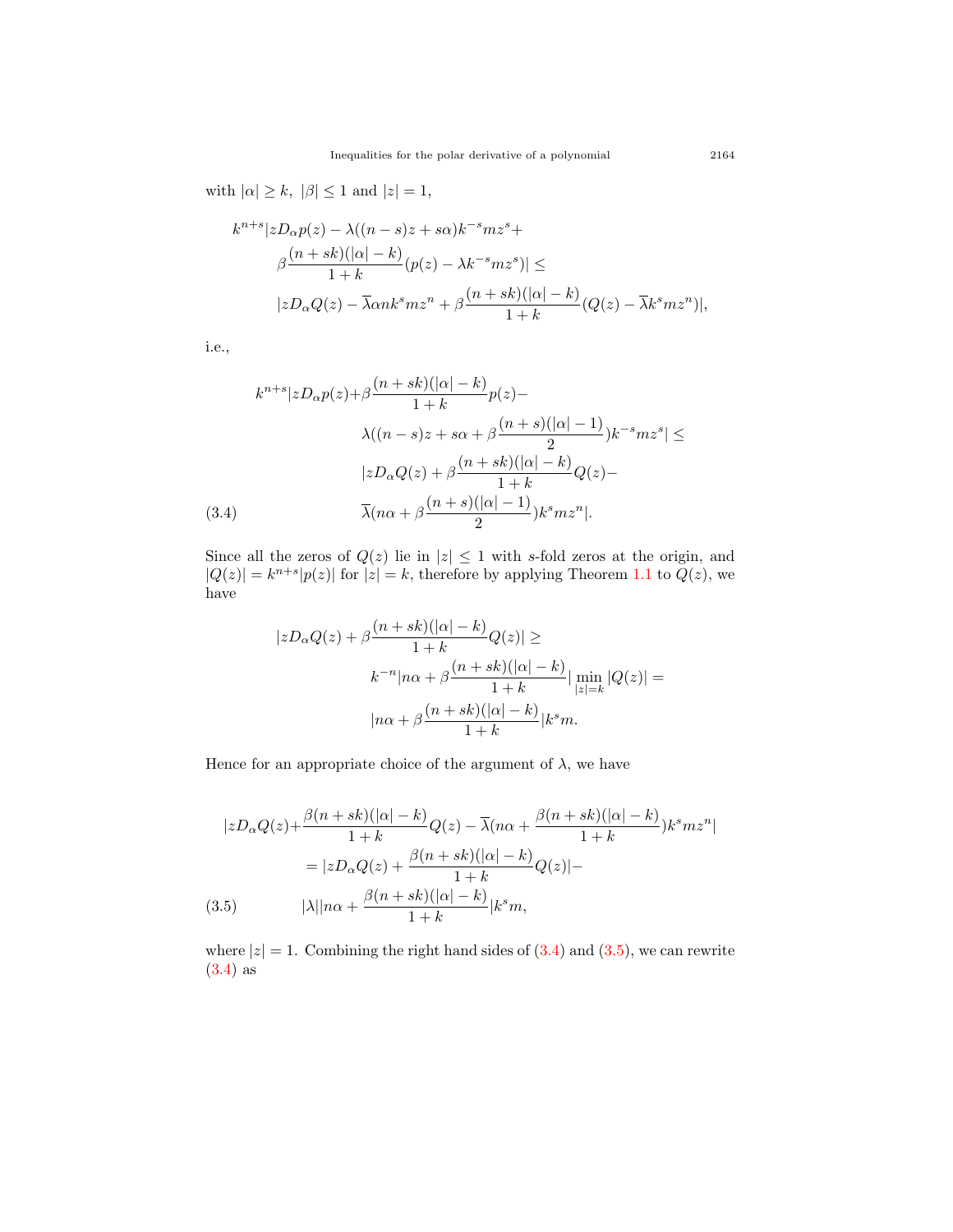$$
k^{n+s}|zD_{\alpha}p(z)+\beta\frac{(n+sk)(|\alpha|-k)}{1+k}p(z)|-
$$

$$
|\lambda||(n-s)z+s\alpha+\beta\frac{(n+sk)(|\alpha|-k)}{1+k}|k^{n}m \leq
$$

$$
|zD_{\alpha}Q(z)+\beta\frac{(n+sk)(|\alpha|-k)}{1+k}Q(z)|-
$$

$$
(3.6)
$$

$$
|\lambda||n\alpha+\beta\frac{(n+sk)(|\alpha|-k)}{1+k}|k^{s}m.
$$

where  $|z|=1$ . Equivalently

$$
k^{n+s}|zD_{\alpha}p(z)+\beta \frac{(n+sk)(|\alpha|-k)}{1+k}p(z)| \le
$$
  

$$
|zD_{\alpha}Q(z)+\beta \frac{(n+sk)(|\alpha|-k)}{1+k}Q(z)|-
$$
  

$$
|\lambda|\{k^s|n\alpha+\beta \frac{(n+sk)(|\alpha|-k)}{1+k}|-
$$
  

$$
k^n|(n-s)z+s\alpha+\beta \frac{(n+sk)(|\alpha|-k)}{1+k}|\}m.
$$

As  $|\lambda| \to 1$  we have

$$
k^{n+s}|zD_{\alpha}p(z)+\beta \frac{(n+sk)(|\alpha|-k)}{1+k}p(z)| \le
$$
  

$$
|zD_{\alpha}Q(z)+\beta \frac{(n+sk)(|\alpha|-k)}{1+k}Q(z)|-
$$
  

$$
{k^s|n\alpha+\beta \frac{(n+sk)(|\alpha|-k)}{1+k}|-}
$$
  

$$
k^n|(n-s)z+s\alpha+\beta \frac{(n+sk)(|\alpha|-k)}{1+k}|m.
$$

It implies for every real or complex number  $\beta$  with  $|\beta| \leq 1$  and  $|z| = 1$ ,

$$
2|zD_{\alpha}p(z) + \beta \frac{(n+s)(|\alpha|-1)}{2}p(z)| \le
$$
  
\n
$$
|zD_{\alpha}p(z) + \frac{\beta(n+s)(|\alpha|-1)}{2}p(z)| + |zD_{\alpha}Q(z) + \frac{\beta(n+s)(|\alpha|-1)}{2}Q(z)|
$$
  
\n
$$
-{|n\alpha + \beta \frac{(n+s)(|\alpha|-1)}{2}| - |(n-s)z + s\alpha + \beta \frac{(n+s)(|\alpha|-1)}{2}|m.
$$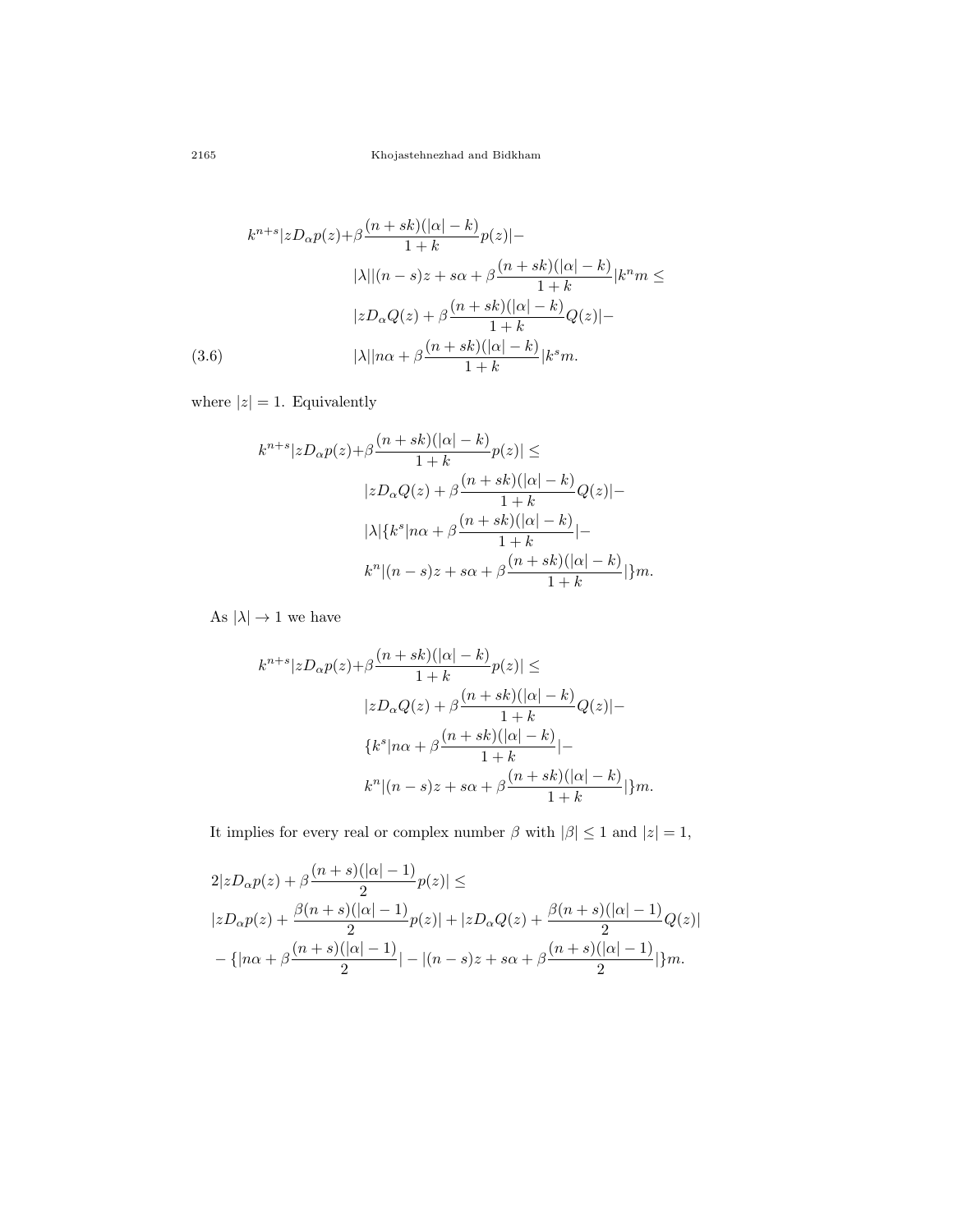This in conjunction with Lemma [2.4](#page-7-1) gives for  $|\beta| \leq 1$  and  $|z| = 1$ ,

$$
2k^{n+s}|zD_{\alpha}p(z) + \beta \frac{(n+sk)(|\alpha|-k)}{1+k}p(z)| \le
$$
  

$$
\{k^s|n\alpha + \frac{\beta(n+sk)(|\alpha|-k)}{1+k}| +
$$
  

$$
k^n|(n-s)z + s\alpha + \frac{\beta(n+sk)(|\alpha|-k)}{1+k}| \}M -
$$
  

$$
\{k^s|n\alpha + \frac{\beta(n+sk)(|\alpha|-k)}{1+k}| -
$$
  

$$
k^n|(n-s)z + s\alpha + \frac{\beta(n+sk)(|\alpha|-k)}{1+k}| \}m.
$$

This completes the proof of Theorem [1.4](#page-4-2).  $\Box$ 

#### **Acknowledgments**

The authors wish to sincerely thank the referees, for the careful reading of the paper and for the helpful suggestions and comments.

#### **REFERENCES**

- <span id="page-14-6"></span>[1] M. Ahmadi Baseri, M. Bidkham and M. Eshaghi Gordji, A generating operator of inequalities for polynomials, *Bull. Math. Soc. Sci. Math. Roumanie* **104** (2013) 151–162.
- <span id="page-14-9"></span>[2] A. Aziz and N. A. Rather, A refinement of a theorem of Paul Turan concerning polynomials, *Math. Inequal. Appl.* **1** (1998) 231–238.
- <span id="page-14-3"></span>[3] A. Aziz and W. M. Shah, Inequalities for a polynomial and its derivative, *Math. Inequal. Appl.* **7** (2004) 379–391.
- <span id="page-14-0"></span>[4] S. Bernstein, Sur la limitation des derivees des polnomes, *C. R. Math. Acad. Sci. Paris* **190** (1930), 338–341.
- <span id="page-14-7"></span>[5] M. Bidkham, M. Shakeri and M. Eshaghi Gordji, Inequalities for the polar derivative of a polynomial, *J. Inequal. Appl.* **2009** (2009), Article ID 515709, 9 pages.
- <span id="page-14-5"></span>[6] K.K. Dewan and S. Hans, Generalization of certain well-known polynomial inequalities, *J. Math. Anal. Appl.* **363** (2010) 38-41.
- <span id="page-14-11"></span>[7] K.K. Dewan and A. Mir, Inequalities for the polar derivative of a polynomial, *J. Interdiscip. Math.* **10** (2007) 525–531.
- <span id="page-14-8"></span>[8] K.K. Dewan, N. Singh and A. Mir, Extension of some polynomial inequalities to the polar derivative, *J. Math. Anal. Appl.* **352** (2009) 807–815.
- <span id="page-14-4"></span>[9] N.K. Govil, Some inequalities for derivative of polynomials, *J. Approx. Theory* **66** (1991) 29–35.
- <span id="page-14-10"></span>[10] N.K. Govil and G.N. McTume, Some generalization involving the polar derivative for an inequality of Paul Turan, *Acta Math. Hungar.* **104** (2004) 115–126.
- <span id="page-14-13"></span>[11] E. Laguerre, Sur le role des emanants dans la theorie des equations numeriques, *C. R. Math. Acad. Sci. Soc. R. Can.* **78** (1874) 278–280.
- <span id="page-14-1"></span>[12] P.D. Lax, Proof of a conjecture of P. Erdös on the derivative of a polynomial, *Bull. Amer. Math. Soc. (N.S.)* **50** (1944) 509–513.
- <span id="page-14-12"></span>[13] A. Liman, R.N. Mohapatra and W.M. Shah, Inequalities for the polar derivative of a polynomial, *Complex Anal. Oper. Theory* **6** (2012) 1199–1209.
- <span id="page-14-2"></span>[14] M.A. Malik, On the derivative of a polynomial, *J. Lond. Math. Soc. (2)* **1** (1969) 57–60.